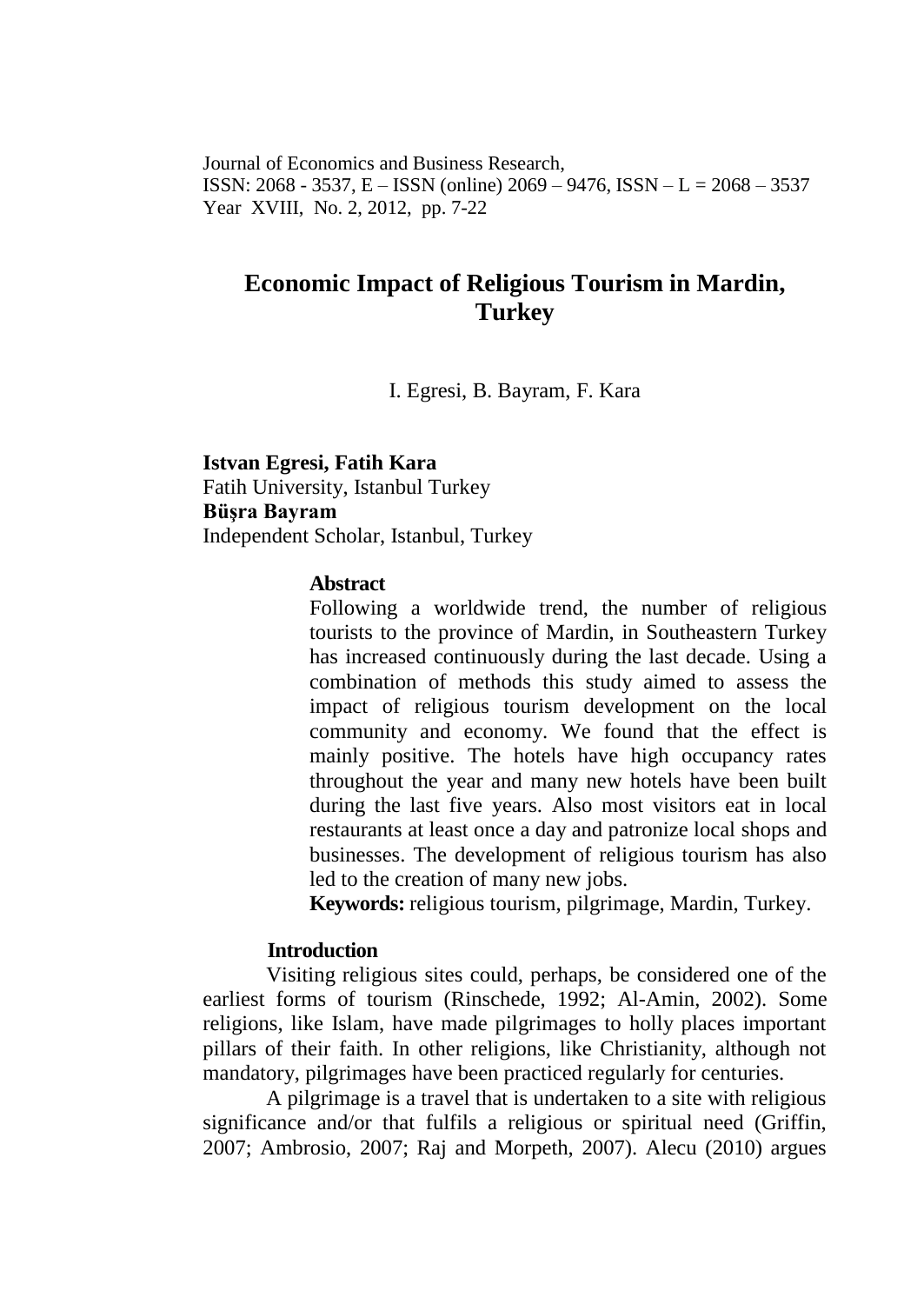that besides destination and motivation of travel (both religious) pilgrimages are characterized by the low quality of (local) services and very affordable prices (this also in Triantafillidou et al, 2010).

However, others argue that, whereas in the past pilgrimages were often associated with asceticism and physical penitence, today most pilgrims like to travel more comfortably (Vorzak and Gut, 2009). Pilgrims have changed their spending habits, they are not as frugal as in the past (Wright, 2007). Today they spend more for shopping than any other group of travelers (Bar and Cohen-Hattab, 2003). In Saudi Arabia, for example, religious travelers spend 75% of all tourist expenditure (Euromonitor, 2009).

Also, many of these journeys are multifunctional; today many people attend pilgrimages out of curiosity and to find out more about unknown places (Josan, 2009). Based on the two contemporary aspects we believe that the term "religious tourism" may be more appropriate to describe such journeys to religious sites. A pilgrim visits a religious site as part of his duty for being a faithful member of his or her religion or to fulfill a spiritual need (Collins-Kreiner, 2010a; Sharpley and Sundaram, 2005). The use of the term "tourist", on the other hand, may suggest "pleasure" as motive. This seems to better describe the situation today as more and more people travel for both religious and recreational reasons (Shinde, 2007, Raj, 2008). How otherwise could we explain the paradox that, while Europe is becoming less and less religious, the number of people visiting religious sites is increasing? Many people are visiting these sites not for their religious significance but rather for their cultural, architectural or historical importance (Griffin, 2002; Sharpley and Sundaram, 2005; Noland and Nolan, 1992; Raj, 2008; Richards and Fernandes, 2007; Santos, 2002). Often times the visitation of religious objectives is combined with other forms of tourism and even shopping (Vukonic, 1996; Swatos, 2006).

Most of the works cited above examine issues of Christian pilgrimages in different parts of the world but an increasing number of more recent studies deal with the economic impact of pilgrimages and religious tourism in Muslim countries such as Palestine (Suleiman and Mohammed, 2011), Jordan (Al Dalaeen at al, 2011), Egypt (Kamil, 2000), Saudi Arabia (Henderson, 2011) and Iran (Okhovat, 2010; Heidarabadi, 2008; Taghvaei et al, 2010).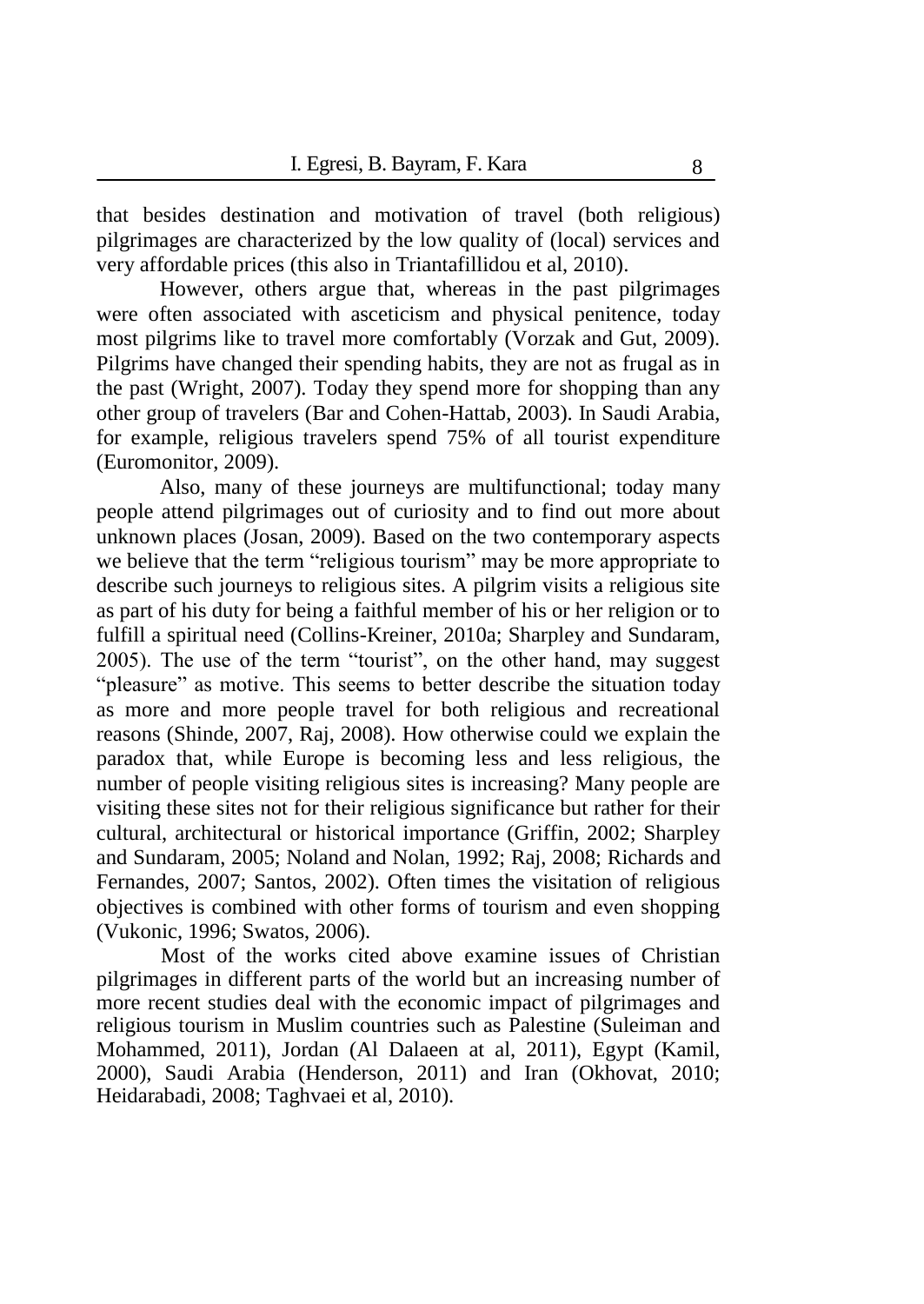### **The scale of religious tourism**

Lately the number of worldwide pilgrims and religious tourists has increased significantly (Blackwell 2007; Collins-Kreiner 2010a). The United Nations' World Tourism Organization (UNWTO, 2011) has estimated the number of religious tourists in the world to 600 million of which 50% in Asia and the Pacific and 40% in Europe. Every year about 28 million Hindu pilgrims go to River Gange in Northern India (Singh, 2006). Of the approximately 11.6 million foreign tourists that visited Saudi Arabia in 2008, 50% were motivated by religion. The same year, Mecca alone attracted 6.6 million tourists, most of them religious tourists (Euromonitor 2009). It is predicted that the number of foreign tourists to Saudi Arabia will continue to increase to reach 21 million in 2015 driven mainly by the growth of religious tourism to Mecca and Medina (Euromonitor, 2011).

Millions of tourists visit some of the most famous pilgrimage centers in Europe. The Sanctuary of Our Lady of Lourdes is the most visited shrine in all Christendom with between four and six million arriving here each year. It is estimated that approximately 200 million pilgrims have visited the site since 1860 (Sacred Sites, n.d.). Medjugorje (Bosnia) is another pilgrimage site in Europe visited by more than one million pilgrims annually (Reader, 2007). In Romania, around 500,000 people are involved in religious tourism each year, and if we include also the pilgrims attending great religious celebrations, their number could be as high as 1 million (Vorzsak and Gut, 2009). Also, up to 700,000 Christian pilgrims travel to Israel every year (Reader, 2007).

Development of religious tourism can have strong economic impact on the local community as well as socio-cultural, political and environmental implications (Collins-Kreiner, 2010b; 2010c). Especially when dealing with small communities, the impact of religious tourism upon the economy should not be underestimated (Vukonic, 1998). For example, Lourdes, a small town in Southern France, with a population of 15,000, had in 1987 more than 300 shops, 370 hotels, 28 camping sites, 45 restaurants (in the town itself and the surrounding countryside), eight banks, and 18 big service garages (Vukonic, 1998). The town has three times more rooms than the number of its population and has the greatest number of hotels in France after Paris (Carroll, 2010). Practically we could say that the entire town is involved in servicing the pilgrims.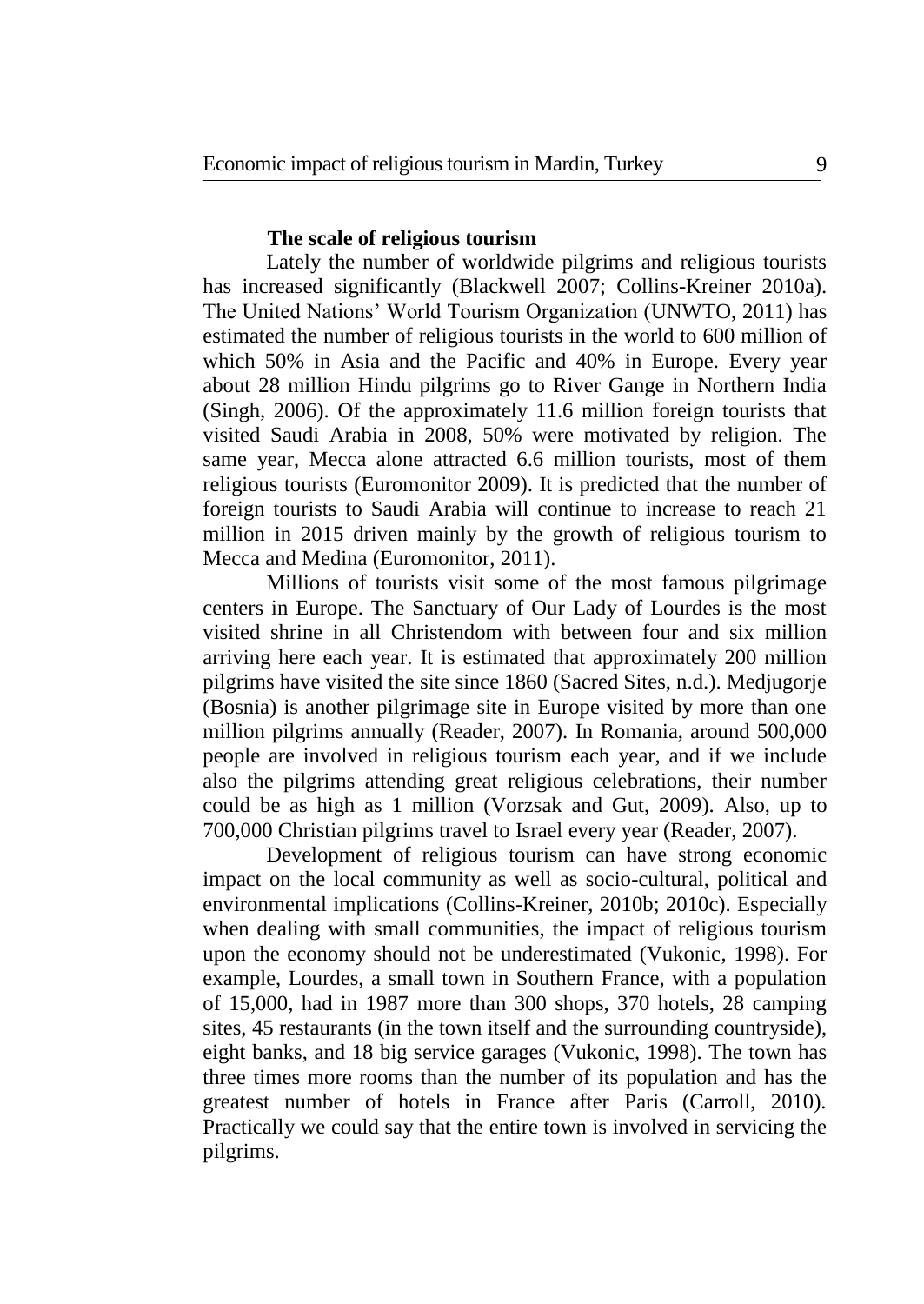Excessive growth of religious tourism could put a huge pressure on the existing infrastructure especially in smaller towns and less developed areas but sometimes even in countries with great economic potential. For example, local authorities have restricted the growth of the number of pilgrims to Mecca by placing a quota on each country based on population (Reader, 2007; Henderson, 2011). In spite of this limitation, the number of pilgrims will continue to increase slowly as the supporting infrastructure expands. This led some to question whether this continuous (albeit slow) growth in the number of pilgrims for the Hajj is sustainable.

Overdevelopment of this sector could be a threat to the sustainability of the religious site (Swatos 2006). Wall and Mathieson (2006:9) have warned that, as more and more tourists start visiting the holy sites, their religious significance, which made them famous is being eroded. The presence of large numbers of tourists could inevitably lead to the commercialization or commoditization of the pilgrimage site (Eade, 1992) and could make the practice of religious observance very difficult (Nolan and Nolan, 1992). The situation could be aggravated when the visitors and the locals are of different religion. This situation is especially problematic when the residents are Muslim and the visitors are of a different religion (Henderson 2003). This is why a good planning and management of the site is necessary (Raj and Morpeth, 2007; Rotherham, 2007; Pavicic et al, 2007; Petrillo, 2003).

In general, due to perceived economic and social benefits, local population supports the development of religious tourism. Local people on the small Tinos Island, Greece have agreed that religious tourism has a positive effect on the economy through the employment creation, personal income and business opportunities (Terzidou et al, 2008). Also they appreciate the fact that, contrary to other types of tourists, religious tourists do not cause any trouble related to alcoholism and crime (Terzidou et al 2008). They complained mainly about the traffic these tourists generate, overcrowding and congestion. A study by Baedcharoen (2000) on religious tourism in Thailand has revealed that while the local residents strongly believed that tourism has brought many economic and socio-cultural benefits to their community they were ambivalent when asked about the costs.

#### **Research question**

The increase in the number of tourists could have both positive and negative effects on the local community and economy. In general,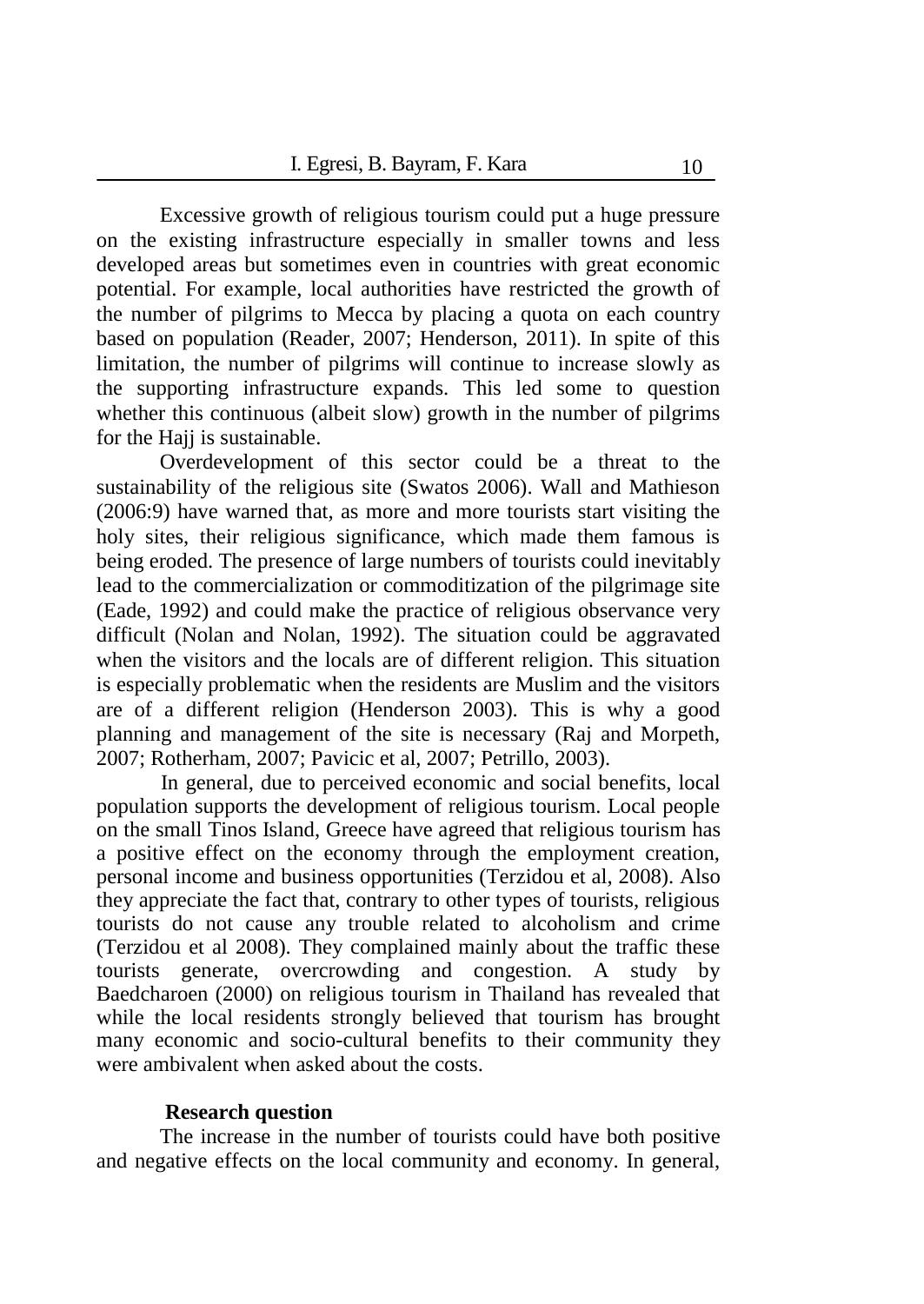tourism development is perceived positively by the local community if economic benefits outweigh social costs. A sustainable approach to religious tourism should, therefore, be community based (Rotherham, 2007). This is why the relationship with the local community and the interactions between the local people and tourists need to be investigated. The main issue investigated in this study is the economic impact of religious tourism development in the province of Mardin, Turkey (see figure nr. 1).



**Figure nr. 1**: The Province of Mardin in Southeastern Turkey

## **Methodology**

In order to collect the data for our study we used a combination of methods. First, we interviewed seven hotel managers in the city of Mardin. Each interview lasted in average 30 minutes. We also talked with the president of Mardin's Tourism Bureau about the number of tourist that visited Mardin, the measures taken by the local authorities to promote tourism in the area and about the benefits to the local area brought by tourism and religious tourism.

Next we used a questionnaire to interview tourists around the major religious sites in Mardin City. The questionnaire had a total of 26 questions and was available in two languages (Turkish and English). Of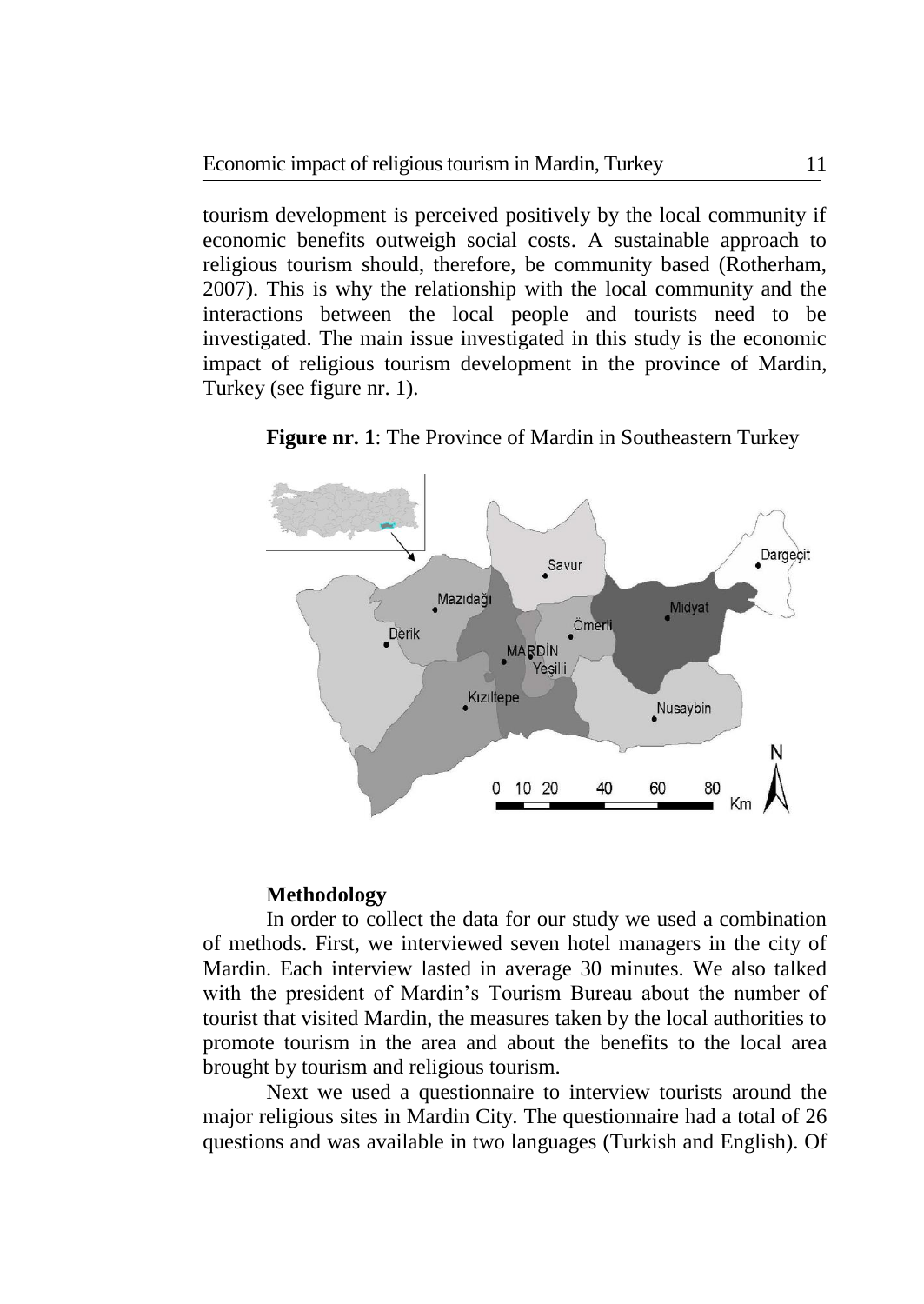the 26 questions, the first five questions were about the sociodemographic characteristics of the surveyed tourists, and three questions were about the origins of the tourists. The survey was administered between 17 and 29 January, 2011. Unfortunately, the timing of our fieldwork was not ideal as the number of tourists is generally lower in January. Moreover the weather was also colder than usual which may have kept many potential tourists from traveling. In total, a number of 19 questionnaires were administered. The lower than expected number of responses determines the use of data collected this way with caution and always in correlation with data from other sources. Unfortunately, some correlations that we initially intended to make were not possible anymore.

The respondents are almost equally divided between men (47%) and women (53%), are young (84% are between 26 and 45 years old) and well-educated (79% having a Bachelor's degree and five percent Master or a doctoral degree). They came from all walks of life but close to one-third of the respondents worked in the education sector while 37% were either self-employed or managers. The majority of our respondents (58%) had a good income that allowed them to save and only eleven percent complained that their income was too small. The reason for being in Mardin is generally for tourism (53%). Also some of them visited for business (31%) and or were in transit to another place  $(16\%)$ .

The majority (74%) of surveyed tourists were visitors coming from Turkey. The rest were foreign tourists from Korea, Germany and Argentina. Based on the results of the survey, 42% of the visitors traveled with a partner to Mardin, 37% of the visitors traveled with family members or with groups of people while the rate of the individual arrivals was lower than others (21%). When we look at the mode of transportation, 47% of the participants went to Mardin by air, 37% by bus and 16% by personal car.

Primary data was complemented by data collected from many secondary sources such as academic articles, newspaper articles, websites, books and tourist brochures. We also spent a great amount of time observing tourists and how they interacted with local people and businesses. Some data was collected through informal discussions with different stakeholders. And, finally, we also examined the location and characteristics of tourism infrastructure (lodging, restaurants, transportation means) as well as how tourism was promoted.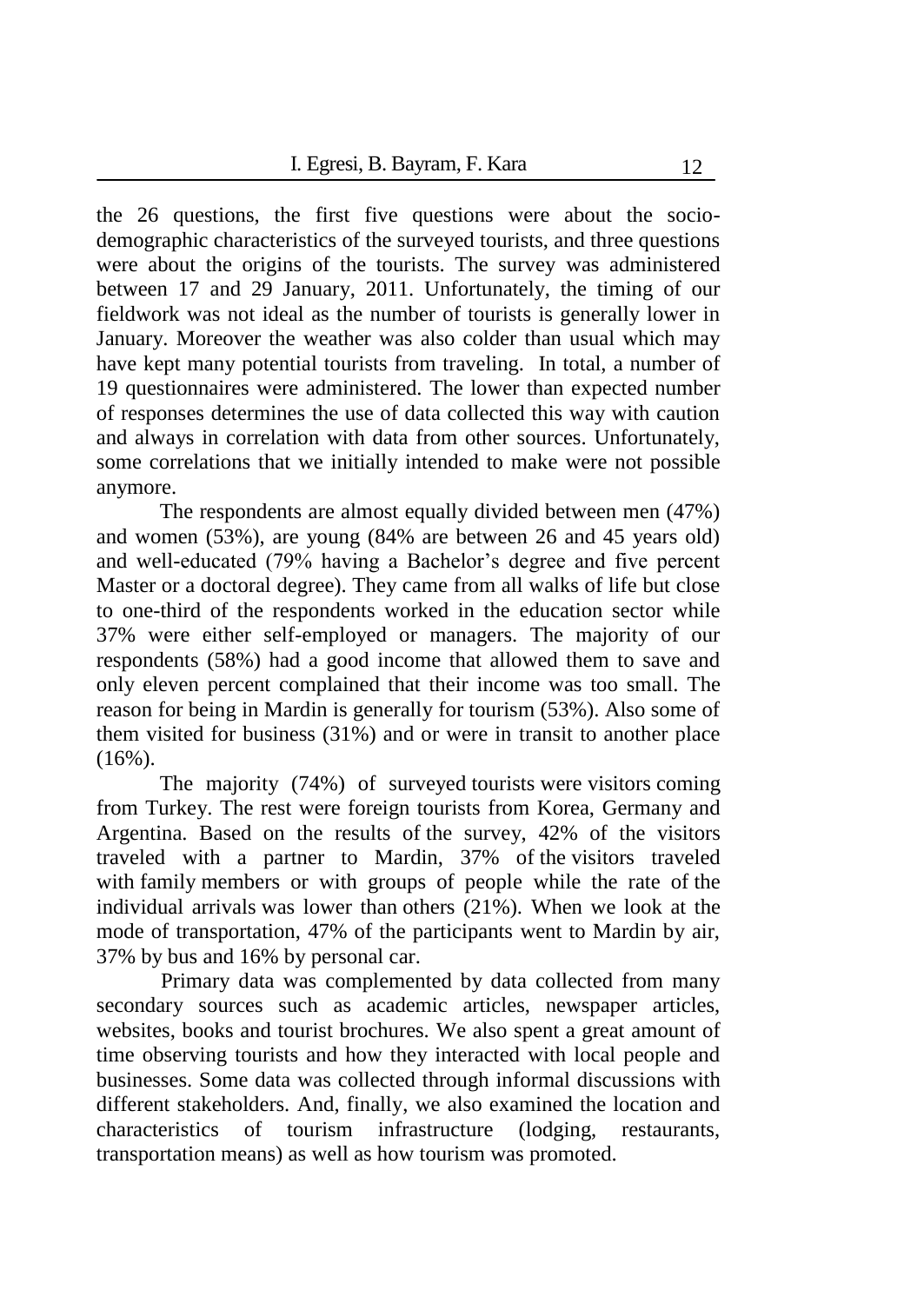## **Number of tourists who visited Mardin**

In recent years, Mardin, after becoming a candidate on the UNESCO's "World Heritage List", started to attract attention not only in Turkey but also abroad (Koçoğlu, 2006). This situation has contributed to tourism development in Mardin. Due to UNESCO representation, interest and demand in tourism in Mardin has constantly increased over the years. The table below (table nr.1) shows the increase in the number of tourists visiting Mardin between 2001 and 2010.

**Table nr. 1**: The number of foreign tourists visiting Mardin and Turkey between 2001 and 2010

|        | Total                     | Total        | $\frac{0}{0}$ | Total           | $\%$     | $\frac{0}{0}$ |
|--------|---------------------------|--------------|---------------|-----------------|----------|---------------|
|        | of <sub>1</sub><br>number | of<br>number |               | growt number of | growth   | growth        |
|        | tourists                  | tourists     | h             | tourists        | $2005 -$ | $2001 -$      |
|        | 2001                      | 2005         | $2001 -$      | 2010            | 2010     | 2010          |
|        |                           |              | 2005          |                 |          |               |
| Mardin | 54,870                    | 81,964       | 49.4          | 203,000         | 147.7    | 270.0         |
| Turkey | 11,619,000                | 21,122,800   | 81.8          | 28,632,204      | 35.5     | 146.4         |
|        |                           |              |               |                 |          |               |

**Source**: *Provincial Directorate of Tourism (2011)*

This table, based on official data provided by the Provincial Directorate of Tourism, Mardin, shows that between 2005 and 2010 the number of foreign tourists in Mardin has increased by 147.7% and between 2001 and 2010 it has increased by an astonishing 270%. In comparison the number of foreign tourists visiting Turkey between the same years has grown by 35.5% and 146.4% respectively. However, the number of domestic tourists has increased even more. An unofficial source advanced even higher numbers of tourists for Mardin. It claimed that during the first half of 2005 nearly 250,000 visited the city, after more than 400,000 tourists had visited in 2004 (Anonymous 2005). The number of tourists continued to increase after 2005. In 2010, a total of 875,000 people visited Mardin and in 2011 the number of tourists reached 783,000 for the first five months (Provincial Directorate of Tourism, 2011; World Bulletin 2011). The number of tourists visiting Mardin is projected to increase the target being two million tourists by 2015 (World Bulletin, 2011).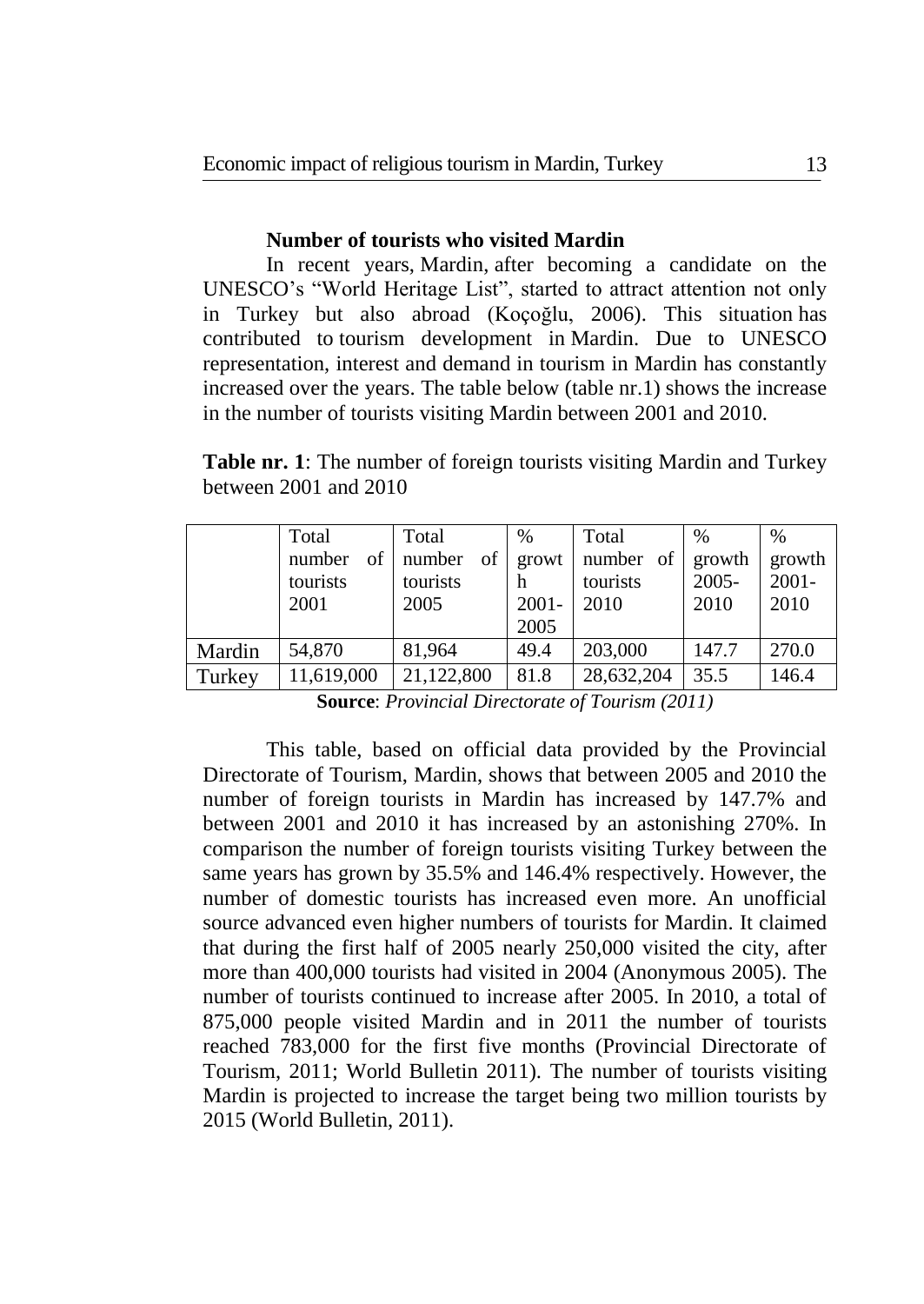Mardin is situated very close to the border with Syria and an accord between Turkey and Syria has eliminated the visas for the citizens of the two countries. This explains why Syrians make up the bulk of the foreign tourists to Mardin. Other prominent groups are from: USA, Italy, Japan, Australia, Poland, UK, South Korea, Germany, Belgium, Switzerland, Greece and Canada.

#### **The importance of tourism and religious tourism for Mardin**

As mentioned earlier, close to one million people visited the province of Mardin in 2010. However, this statistic does not mention how many tourists visited for religious motives. In a paper presented in 2010, Gunduz and Erdem reported on a visitors' survey they conducted in Mardin. According to them, 66% of the surveyed visitors stated that they have visited or intend to visit churches and monasteries while in the city.

The numerous historical and religious structures in Mardin attract an increasing number of domestic and foreign tourists. Not all the visitors to Mardin stay overnight and, among those who do, some have family and friends with which they can stay. Only some stay in hotels and other types of accommodation. In 2010 the total number of tourists staying in hotels was109,928 people, 100,320 of them being domestic tourists (91.3%) and 9,608 foreign tourists (8.7%) (Provincial Directorate of Tourism, 2011; table nr. 2). This represents 12.6% of the total number of tourists who visited Mardin in 2010. However, the study included only eleven hotels in the province of Mardin so the number of tourists staying in a hotel could actually be much higher.

The 2011 study includes 28 hotels in the province of Mardin. During the first eight months (January-August) a number 95,111 tourists stayed in these hotels, of which 88,754 domestic tourists (93.3%) and 6,357 foreign tourists (6.7%). Presuming the same monthly distribution pattern as in 2010 the estimated total number of tourists staying in hotels in Mardin in 2011 is 147,003, a 33.7% increase over 2010.

In our study sample a higher percentage of visitors used the accommodations in Mardin. Close to 50% stayed either in hotels (37%) or pensions (11%). Of these 47% stayed two or three nights or for a weekend and 37% stayed for up to a week. Only 5% stayed for more than a week and 11% spent only one night in a hotel in Mardin. The rest stayed with friends and relatives (31%) or did not stay overnight (21%).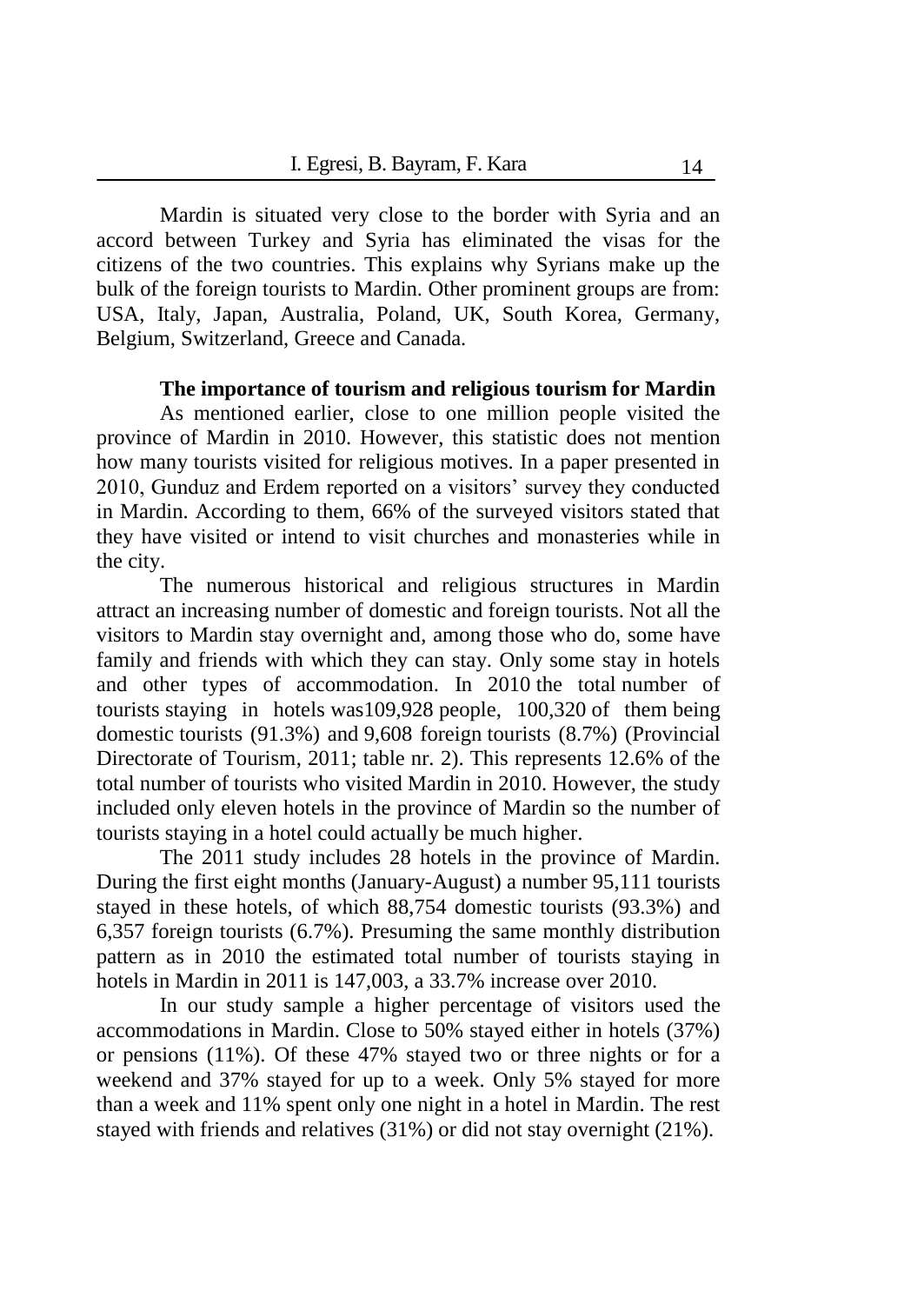According to our informants from the major hotels in Mardin, most tourists prefer to visit during the spring and autumn months. Occupancy rates of hotels and motels are increasing in April-June and in September-November. Table 2 shows that almost 36% of the tourists likely to stay in a hotel will visit during the spring months (April-June) and more than 28.5% during the fall months (September-November). During these months, hotel occupancy rates could reach values of 80 - 85%. In fact, in recent years, many hotels could not meet the demand during these months. This travel preference could be explained by the fact that summers in Mardin are very hot which could make traveling uncomfortable. Winters, on the other hand, could sometimes be quite cold both in Mardin and in the place where the tourists originate. This visiting pattern mirrors the pattern of domestic tourists which represent the great majority (91.3%) of the tourists in Mardin. When we analyze the visiting pattern of foreign tourists, on the other hand we see that 72.8% of the foreign tourists staying in hotels visited Mardin between May and October. This reflects the vacation time in Europe and North America.

|      | #D      | % D   | #F    | % F   | #T      | % T   | F<br>$\%$ |
|------|---------|-------|-------|-------|---------|-------|-----------|
|      |         |       |       |       |         |       | T         |
| Jan. | 4,943   | 4.9   | 343   | 3.6   | 5,286   | 4.8   | 6.5       |
| Feb. | 4,940   | 4.9   | 237   | 2.5   | 5,177   | 4.7   | 4.6       |
| Mar. | 7,345   | 7.3   | 361   | 3.8   | 7,706   | 7.0   | 4.7       |
| Apr. | 11,931  | 11.9  | 709   | 7.4   | 12,640  | 11.5  | 5.6       |
| May  | 15,848  | 15.8  | 1,231 | 12.8  | 17,079  | 15.5  | 7.2       |
| Jun. | 8,798   | 8.8   | 1,028 | 10.7  | 9,826   | 8.9   | 10.5      |
| Jul. | 6,187   | 6.2   | 1,099 | 11.4  | 7,286   | 6.6   | 15.1      |
| Aug. | 4,786   | 4.8   | 1,512 | 15.7  | 6,298   | 5.7   | 24.0      |
| Sep. | 8,263   | 8.2   | 1,214 | 12.6  | 9,477   | 8.6   | 12.8      |
| Oct. | 10,638  | 10.6  | 925   | 9.6   | 11,563  | 10.5  | 6.9       |
| Nov. | 9,872   | 9.8   | 543   | 5.6   | 10,415  | 9.5   | 5.2       |
| Dec. | 6,769   | 6.7   | 406   | 4.2   | 7,175   | 6.5   | 5.7       |
| 2010 | 100,320 | 100.0 | 9,608 | 100.0 | 109,928 | 100.0 | 8.7       |

**Table nr. 2:** The monthly distribution of tourists in Mardin

**Source**: *Provincial Directorate of Tourism (2011)*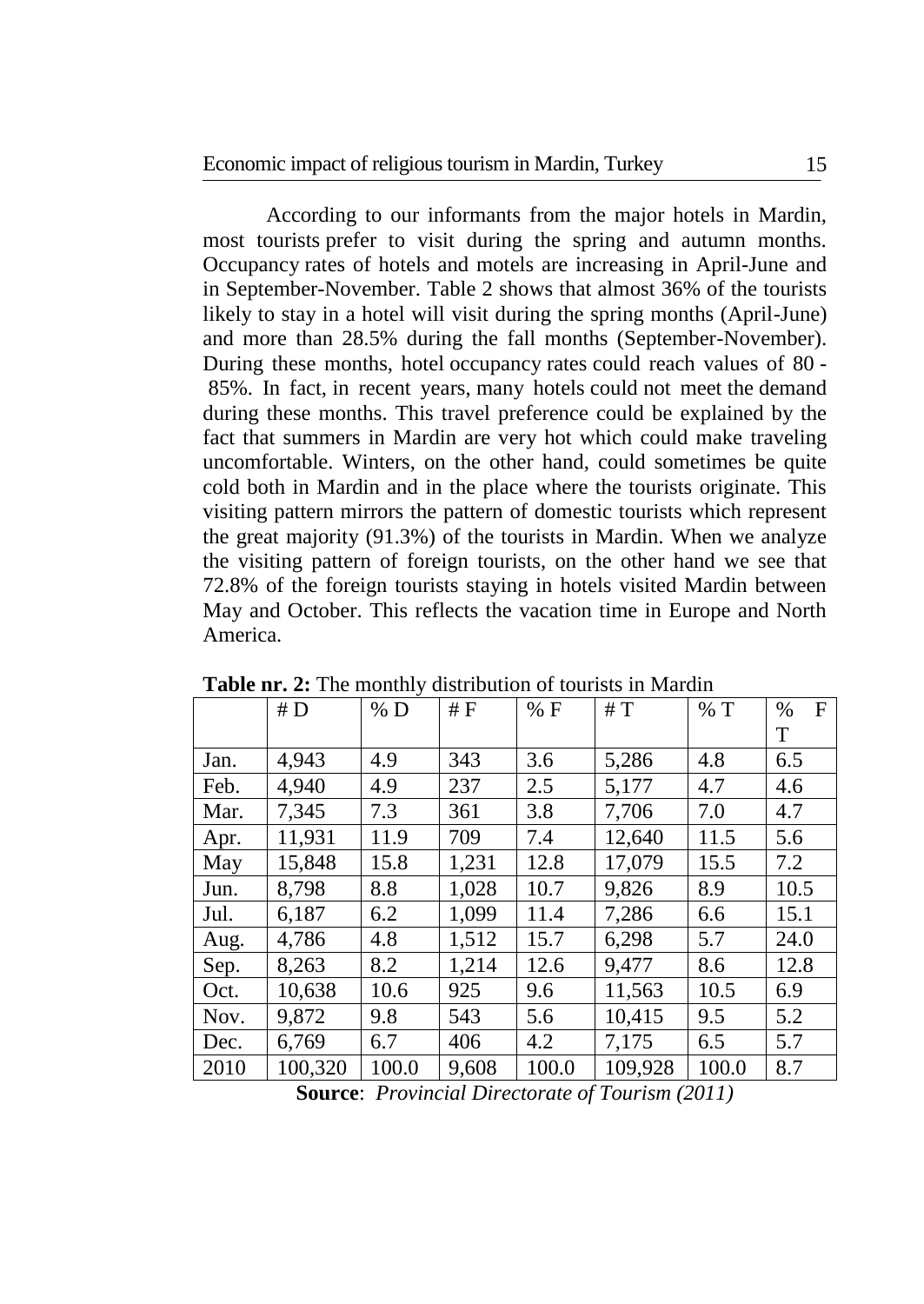$# D =$  Number of domestic tourists that month

 $% D =$  Percent of domestic tourists that month of the total number of domestic tourists in 2010

 $# F =$  Number of foreign tourists that month

 $% F =$  Percent of foreign tourists that month from the total number of foreign tourists in 2010

 $# T = Total number of tourists (domestic and foreign) that month$ 

 $% T =$  Percent of tourists that month of the total number of tourists in 2010

%  $F T =$  Percent of foreign tourists from the total number of students

Currently there are 28 hotels in Mardin and new hotels are opening every year. Some of these hotels are frequented by an international clientele; others serve mainly domestic tourists. First five star hotel, Erdoba Elegance opened recently after a \$22 million investment. The hotel has 220 rooms and 450 beds.

#### **Other benefits to the local community**

However, not only hotels and other types of accommodation benefit from the development of religious tourism. The approximately one million tourists visiting every year are patronizing local restaurants, stores, markets, bakers, etc. A taxi driver informant told us that his business increases significantly during the spring and fall months when most of the tourists visit. There is a large contribution of tourism to local community. Also local artisans seem to do very well as tourists are buying more souvenirs. The study by Gunduz and Erdem (2010) found that 30% of tourists in Mardin spend more than 200 TL, 10% spend 151-200 TL and 14% spend between 100 and 150  $TL<sup>1</sup>$ . Most of these visitors also mentioned that most of the money is spent on souvenirs and silver jewelry. Mardin is famous for its silver filigree. The same study by Gunduz and Erdem (2010) found that 61% of all visitors to Mardin also make a visit to the local bazaars benefiting the local economy.

In our study we asked our respondent how much they spent in Mardin during their entire length of stay. For 21% of the participants the approximate budget for stay in Mardin was 200 TL or less and 26% answered that they spent between 201 and 400 TL. Also 26% of our respondents spent 401-1000 TL and 21% spent 1001-2000 TL during their entire length of stay. Only one participant (around 5%) spent more

 $\overline{a}$ 

 $1$  At the time, 1 euro was approximately equivalent to two TL (Turkish Lira).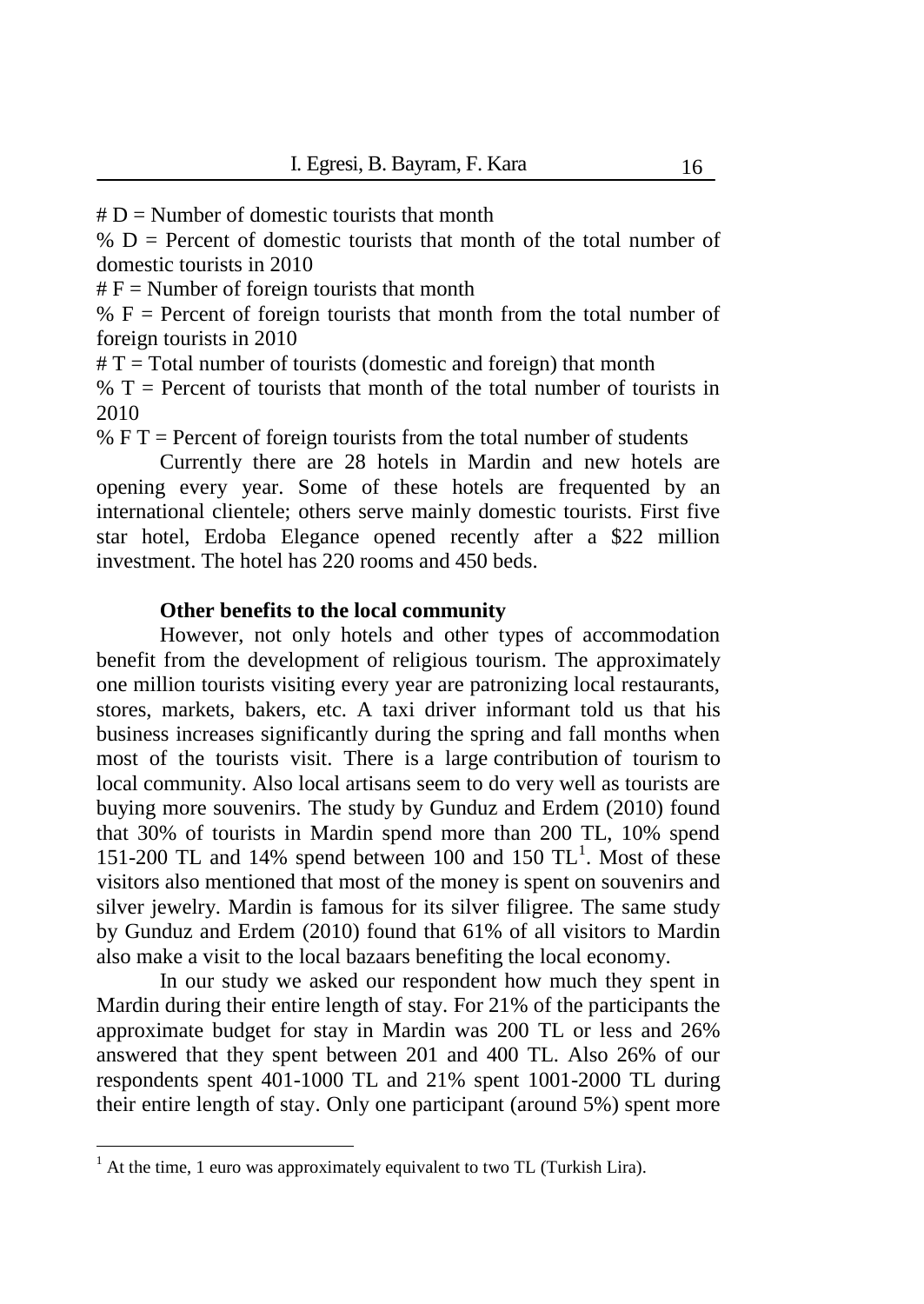than 2000 TL. Almost all of our respondents (95%) ate in restaurants at least once a day while in Mardin and 63% mentioned that they always buy artifacts and gifts from the sites they visit.

Many new jobs, mainly in the tourism sector, are also supported directly or indirectly by this recent development of religious tourism in Mardin. According to the local authorities, about 9.25% of the population of Mardin is employed in the tourism sector. Of these, approximately 1200 people are employed in the accommodation facilities in Mardin.

## **What have local authorities done to promote tourism and religious tourism in Mardin?**

Most of our respondents have heard about Mardin through wordof-mouth (32%) and through internet (32%) while tourism brochures (20%) and the media (16%) were somewhat less efficient in popularizing the province to potential tourists. Also, most of our respondents had a positive experience in Mardin, 53% of them expressing the intent to visit again later and 63% being willing to recommend Mardin's religious sites to others. While these numbers may project a positive image of Mardin's potential for further tourism development, local authorities are aware of the fact that as more tourists arrive some of the infrastructure deficiencies will become more visible.

For example, increased numbers of tourists could lead to overcrowding. This, on the one hand can influence the character of the site as large crowds of tourists (especially when they do not behave appropriately) can affect the way people experience a religious place. On the other hand, a sudden increase in the number of tourists could lead to overuse of resources. In the study by Gündüz and Erdem (2010), 52% of the respondents complained about the number and quality of existing restaurants, 44% found accommodation facilities inadequate and neglected and 40% pointed out to the deficiencies in parking space. A few years ago, a tourism director from Mardin noted that, due to insufficient accommodation capacity most tourists visiting Mardin were actually day-trippers (Anonymous, 2005).

How have the authorities responded to this situation? They have encouraged the construction of new hotels and indeed the number of hotels and other forms of accommodation has increased considerably during the last five years or so. The quality of the hotels and hotel services has also improved especially after the opening of the first five-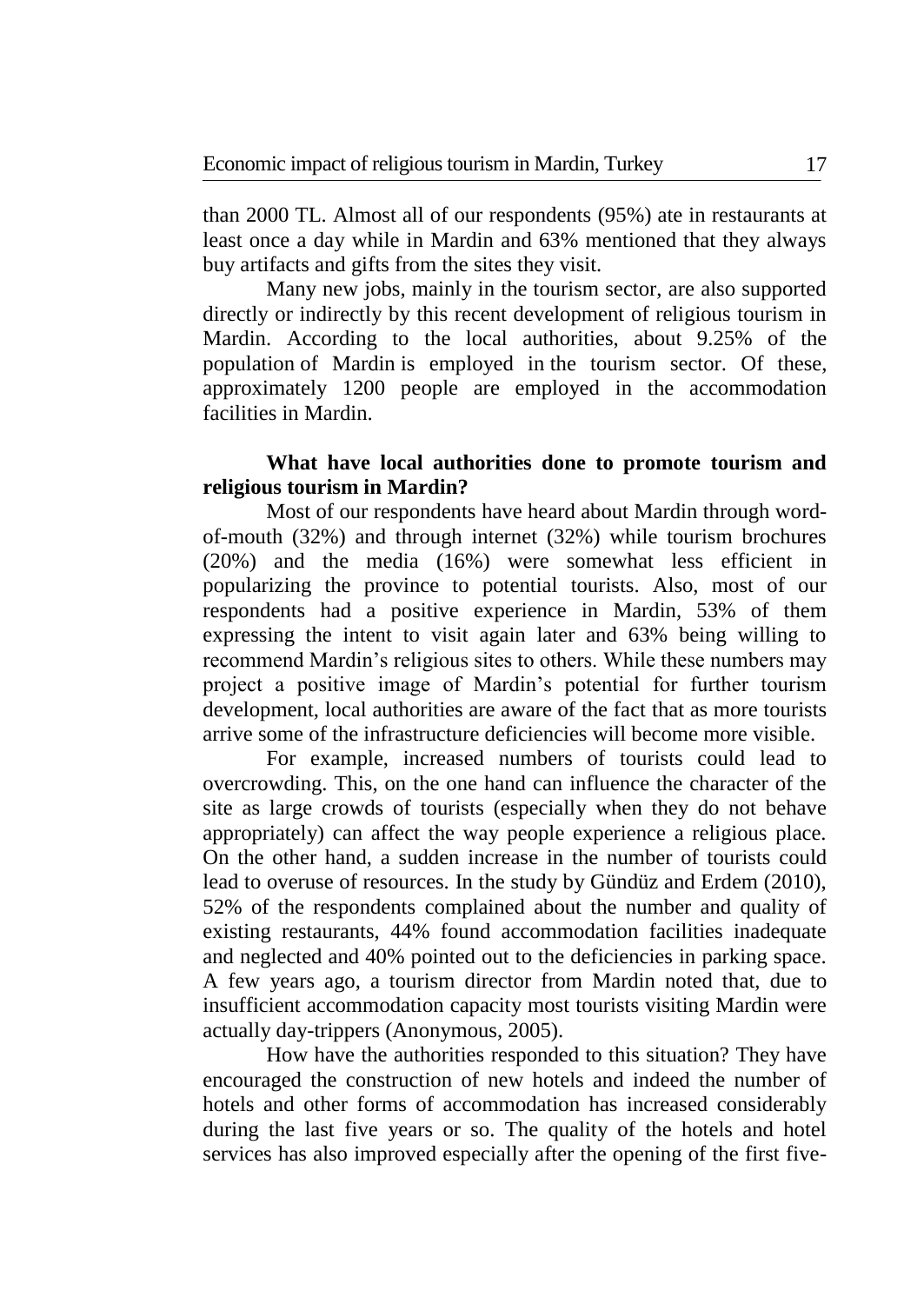star hotel. Also many historical buildings are being restored to serve as guest-houses or boutique hotels or restaurants (Ministry of Culture and Tourism, 2007). For example, an old inn, Artuklu Caravan Palace, after very thorough restoration and renovation work was turned into a hotel with 43 rooms and 100- bed capacity. Other such examples of historic mansions transformed into hotels are Erdoba Mansion and Maria Mansion. Another old inn, Saru Han, serves as a restaurant.

There are also some accessibility problems. The province is situated very far from Turkey's major cities (Istanbul, Ankara and Izmir). There is a small airport in Mardin built in 1999 but many tourists are still arriving to Mardin via Diyarbakır airport situated some 100 km to the north. Also many tourists are arriving by car or bus from Sanlıurfa (about 200 km to the southwest). These connecting roads need to be improved for better accessibility. There is a grand plan elaborated by the government (Ministry of Culture and Tourism, 2007), according to which the Southeast of Turkey (including Adıyaman, Diyarbakır, Gaziantep, Hatay, Mardin and Sanlıurfa) will be developed for cultural and religious tourism. A "Faith Tourism Corridor" will be established to include the cities of Tarsus, Antakya, Gaziantep, Salıurfa and Mardin. A new highway will be constructed to link Tarsus to Mardin and boost accessibility in the region.

## **Discussion, conclusion and recommendations**

The number of tourists visiting the province of Mardin has increased considerably during the last several years and a great number of these tourists are interested in visiting the various religious sites. This surge in the number of visitors is attributable to a number of factors:

- 1. The threat of terrorism in the region has subsided and the province has become safe for tourists.
- 2. The Turkish economy has seen one of the highest growth rates in Europe and in the Middle East and seems to be less affected by the economic crisis. Salaries have increased in the country and Turks now have higher disposable incomes which they spend increasingly on travel and tourism.
- 3. The government has made tourism an important pillar for economic development. In order to increase the number of visitors it has signed agreements with almost all neighboring countries to eliminate visas for their citizens. Consequently the number of tourists from Russia, Ukraine, Georgia, Iran and Syria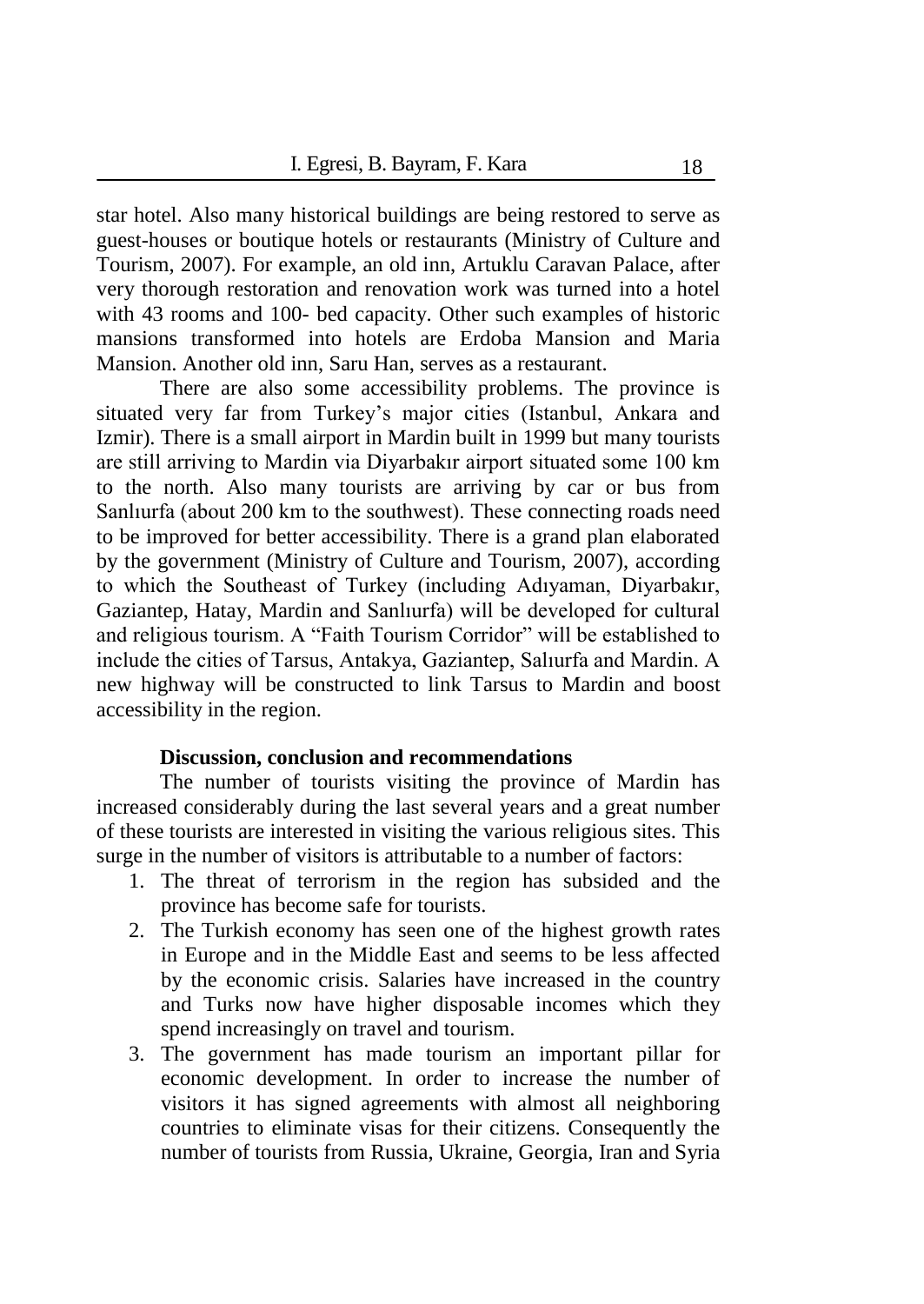has increased considerably during the last several years. Many Syrians, Muslim and Christian, took advantage of this agreement to visit religious objectives of their faith in the province of Mardin.

4. The government is encouraging the development of alternative types of tourism as these are perceived to be more sustainable in the long run and to allow the participation of provinces that have not benefited from the development of coastal tourism. If successful, this strategy could contribute to the reduction of regional economic disparities.

The increase in the number of tourists has had a strong economic and social effect on local businesses and the local community. Firstly, several new hotels have been built in the province including a five-star hotel. Secondly, most of the tourists stay in the province for several days during which time they eat in local restaurants and patronize local businesses. This has encouraged the opening of new businesses that cater to tourists and local people. Many new jobs have also been created in the tourism sector. This, in turn, has contributed to the development of local non-basic sector as these new salaries were mainly spent in the local economy.

Rapid growth of the number of tourists could, however, put too much pressure on the infrastructure and could ruin the experience of the tourists. So far, the majority of the tourists we talked to seemed to be satisfied with their experience and many expressed their intention to return in the near future and/or to recommend the religious sites in Mardin to others. However, in order to ensure a smooth transition, the authorities need to continue the investments in infrastructure and to provide a more diversified range of tourism attractions in order to bring more tourists and to make them stay longer and spend more in the local economy.

### **Bibliography**

- Al-Amin, H. (2002). *Religious Tourism in Islamic Heritage.* Islamic Tourism, 2: 32-36.
- Al Dalaeen, M.A., M.N. Alsarayreh and A.S.A. Saleh (2011). *Religious Tourism to the Historical Sites (Karak Case Study).* International Journal of Academic Research, 3 (6): 60-68.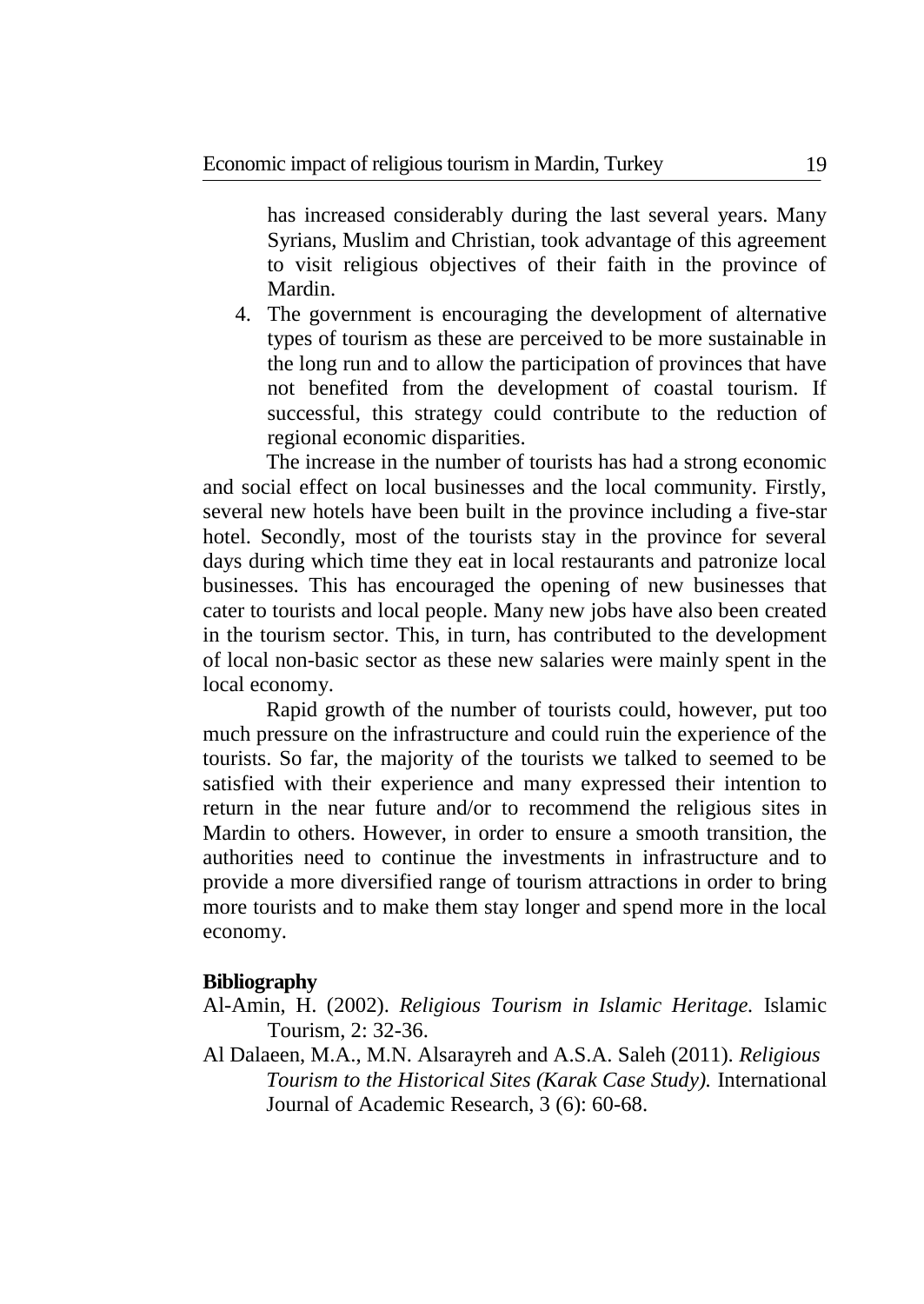Alecu, I.C. (2010). *Epistemological Aspects of Religious Tourism in Rural Areas.* International Journal of Business Management and Social Sciences, 2 (3): 59-65.

http://www.turks.us/article.php?story=20050802094028359

- Blackwell, R. (2007). *Motivations for Religious Tourism, Pilgrimage, Festivals and Events.* In R. Raj and N. Morpeth, Religious Tourism and Pilgrimage Festivals Management: An International Perspective. Wallingford, UK: CABI Publishing, pp. 35-47.
- Caroll, R.T. (2010). Lourdes. The Skeptic's Dictionary. <http://www.skepdic.com/lourdes.html> (accessed 11-11-2011)
- Collins-Kreiner, N. (2010a). *Current Jewish pilgrimage tourism: Modes And models of development.* Tourism: Preliminary Communication 58 (3), pp. 259-270.
- Collins-Kreiner, N. (2010b). *The Geography of Pilgrimage and Tourism: Transformations and Applications for Applied Geography.* Applied Geographies, 30 (1): 153-164.
- Collins-Kreiner, N. (2010c). *Geographers and Pilgrimages: Changing Concepts in Pilgrimage Tourism Research.* Tijdschrift voor Economische en Sociale Geografie, 101 (4): 437-448. Euromonitor (2011). Tourism Flows Inbound in Saudi Arabia. Euromonitor International, April 2011.
- Gündüz, E. and R. Erdem (2010). *The Perceived Impacts of Tourism Development at Cultural Heritage Sites – Mardin Sample.* The 14<sup>th</sup> International Planning History Society Conference, 12-15 July, Istanbul, Turkey.

http://web.itu.edu.tr/~csuygar/iphs2010/abs/ID432.pdf

- Heidarabadi, S.M. (2008). *Strategies for Planning Domestic and International Tourism Development of Qom Province with Emphasis on Religious Tourism.* Master Thesis, Lulea University of Technology.
- Henderson, J.C. (2011). *Religious Tourism and Its Management: The Hajj in Saudi Arabia.* International Journal of Tourism Research, 13: 541-552.
- Koçoğlu, Y. (2006). *Mardin Ili'nin Turizm Potansiyeli.* Masters' Thesis, Fırat University, Elazig.
- Ministry of Culture and Tourism (2007). *Tourism Strategy of Turkey: 2023.* Ankara: T.R. Ministry of Culture and Tourism Publications. www.kulturturizm.gov.tr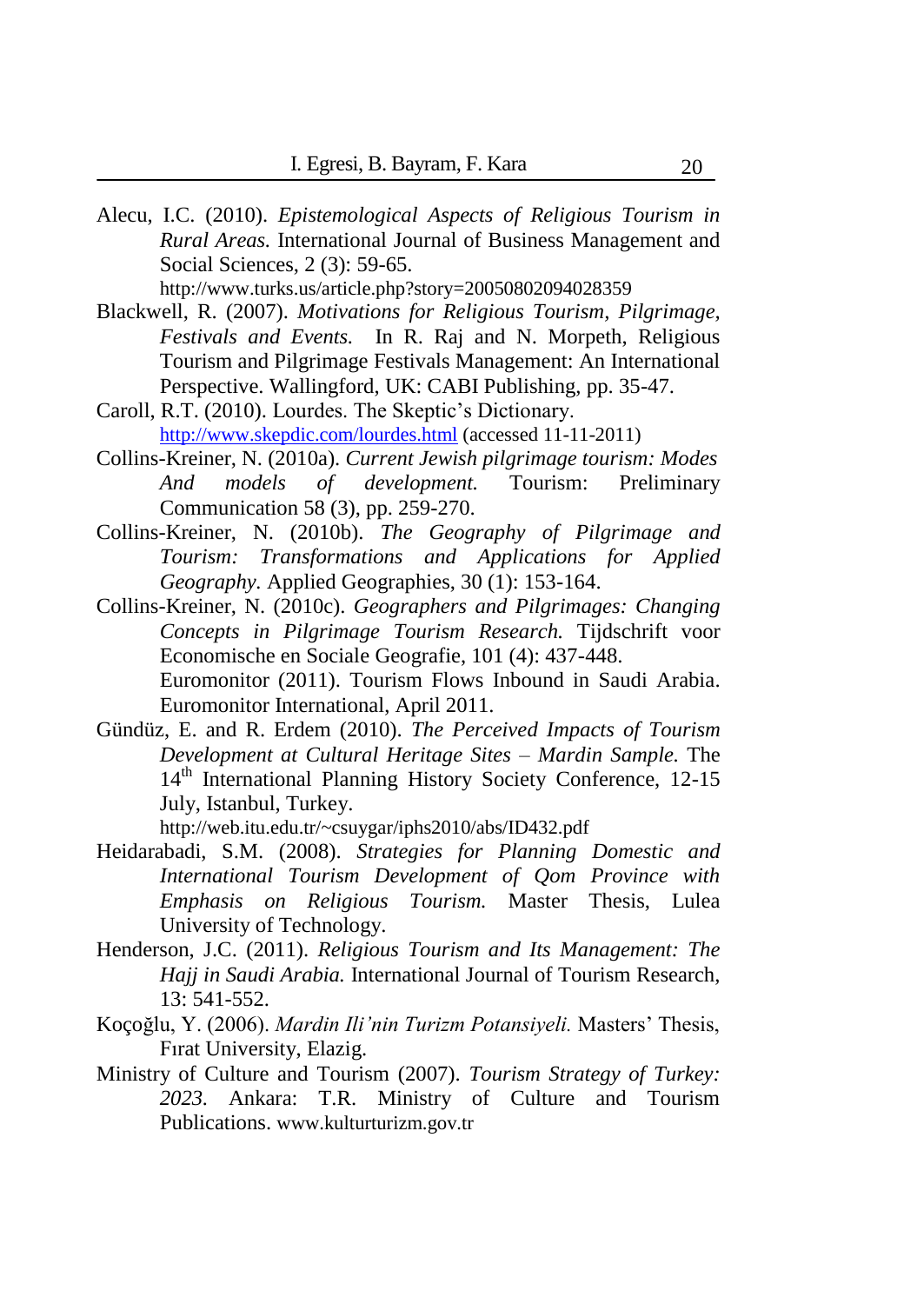- Okhovat, H. (2010). A Study of Religious Tourism Industry Management; Case Study: Islamic Republic of Iran. International Journal of Academic Research, 2 (5): 302-307.
- Pavicic, J., N. Alfirevic and V.J. Batarelo (2007). The Management and Marketing of Religious Sites, Pilgrimage and Religious Events: Challenges for Roman-Catholic Pigrimages in Croatia. In, R. Raj and N. Morpeth, Religious Tourism and Pilgrimage Festivals Management: An International Perspective. Wallingford, UK: CABI Publishing, pp. 48-63.
- Petrillo, C.S. (2003). *Management of churches and religious sites: some case studies from Italy.* In C. Fernandes, F. McGettigan and J. Edwards (eds), Religious Tourism and Pilgrimage, pp. 71-86. Arnhem: ATLAS.
- Provincial Directorate of Tourism (2011). Statistics: Mardin. www.mardinkulturturizm.gov.tr
- Poria, Y., R. Butler and D. Airey (2003). *Tourism, Religion and Religiosity: A Holy Mess.* Current Issues in Tourism. Current Issues in Tourism 6 (4), pp. 340-363.
- Raj, R. (2008). *The Application of destination management model for religious festivals.* Tourism Today (The Journal of the College of Tourism and Hotel Management) 8, pp. 118-128.
- Raj, R. and Morpeth, N. (2007). *Introduction: Establishing Linkages between Religious Travel and Tourism.* In R. Raj and N. Morpeth, Religious Tourism and Pilgrimage Festivals Management: An International Perspective. Wallingford, UK: CABI Publishing, pp. 1-14.
- Reader, I. (2007). *Pilgrimage Growth in the Modern World: Meanings and Implications.* Religion, 37 *(3): 210-229.*
- *Richards, G. and C. Fernandes (2007). Religious Tourism in Northern Portugal*. In: G. Richards (ed.), Cultural Tourism: Global and Local Perspectives, pp. 215-238. Binghampton, NY: The Haworth Press.
- Rotherham, I. (2007). *Sustaining Tourism Infrastructure for Religious Tourists and Pilgrims within the U.K.* In R. Raj and N. Morpeth, Religious Tourism and Pilgrimage Festivals Management: An International Perspective. Wallingford, UK: CABI Publishing, pp. 64-77.